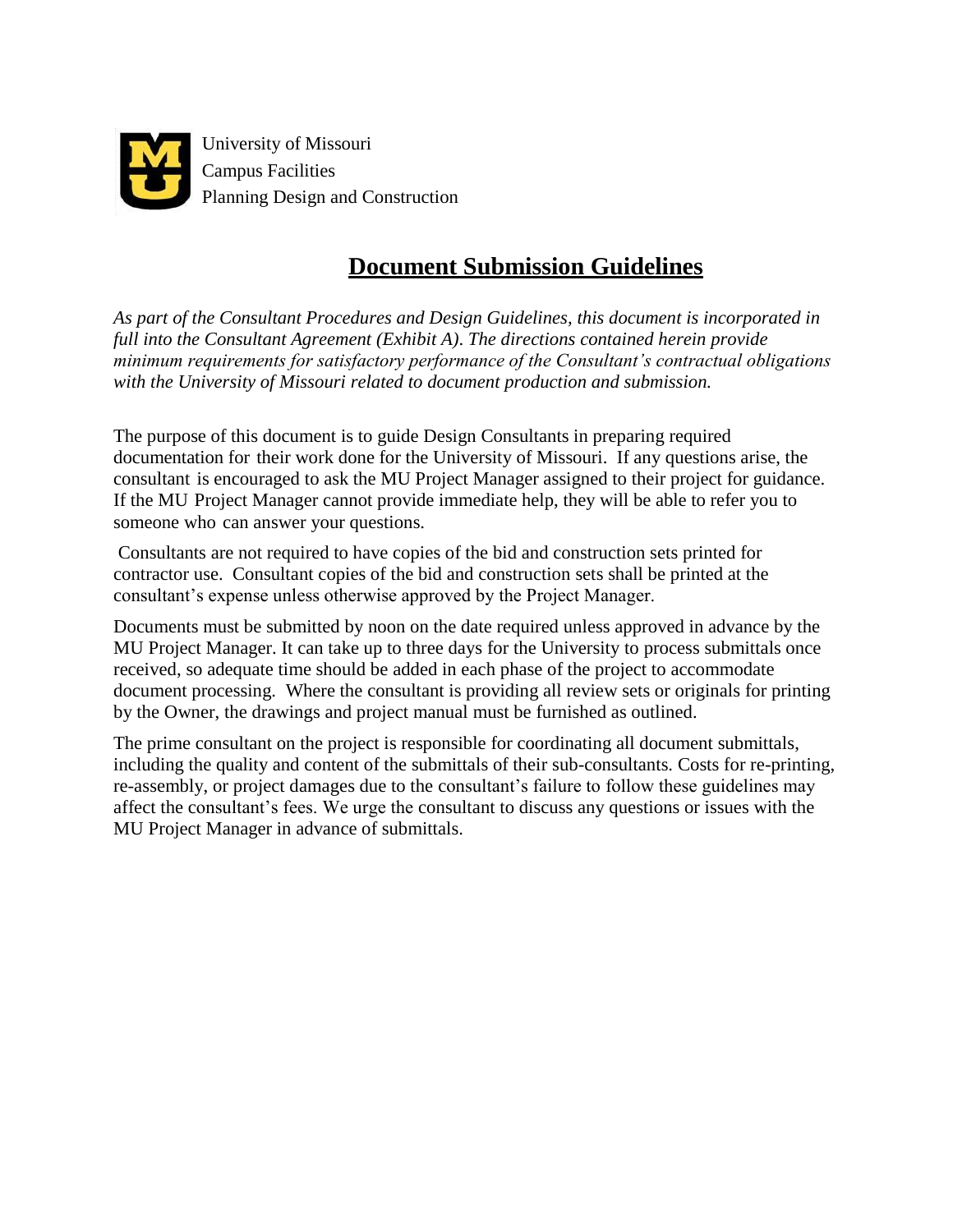## **I. Requirements for Assembling Drawings and Project Manual**

- A. Assembly Responsibility
	- 1. The primary consultant is responsible for reviewing and assembling documents from all sub-consultants to assure they conform to these guidelines.
	- 2. Submittals not in this format and in the file structure described will be rejected and the consultant will have to resubmit the proper files in such time as to prevent delays in the project review process**.**
- B. Drawing Assembly Requirements
	- 1. Project drawings are to be assembled in such a manner that when they are printed full size, each set is manageable. The minimum full size is 24" x 36" with a maximum of 36" x 48". The maximum number of sheets in a volume (per binding) is 100 sheets. If a set is over 100 sheets, it should be divided into two or more volumes.
	- 2. One PDF file is to be created for each volume of drawings to be printed. Pages shall be coordinated for plot orientation as landscape. All pages shall be orientated the same direction within the file such that all pages can be read as the file is normally opened.
	- 3. The prime consultant shall examine all sheets submitted by their subconsultants before submitting them to the University and ensure that *all*  sheets are consistently of the same size. Printed drawings will be printed to scale.
	- 4. A graphic scale must be provided with each scaled detail, floor plan, etc.
	- 5. The first page of each volume shall be the cover sheet labeled COVER. This page shall have a list of all sheets in the plan set listed in the order the plans are printed. The title of each additional page shall reflect the sheet number, for example A1.01, A1.02, M1.03, M1.10, etc. All page numbers shall be reflected in the bookmarks within the PDF document.
	- 6. Drawings should be assembled in the following order unless approved otherwise by the MU Project Manager:
		- a. Cover Sheet
		- b. Site/Civil/Survey
		- c. Architectural including code sheets
		- d. Structural
		- e. Mechanical/HVAC
		- f. Fire Protection
		- g. Plumbing
		- h. Electrical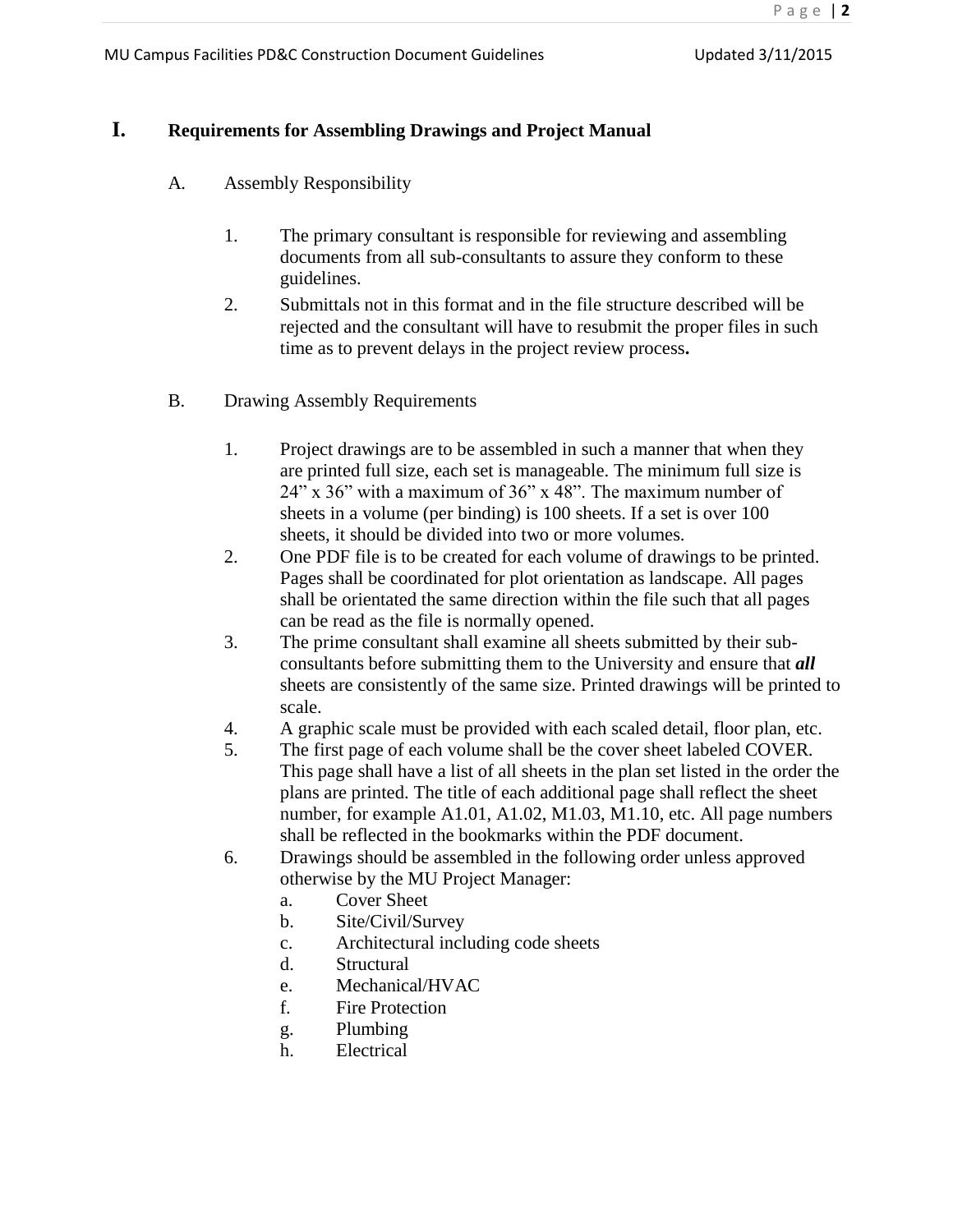- C. Project Manual Basic Assembly Requirements
	- 1. Review documents shall be submitted at least two weeks prior to review unless approved otherwise by the Project Manager. This policy allows stake-holders an opportunity to review submitted documents and provide feedback prior to the review meeting.
	- 2. The project manual shall be submitted for printing in Adobe Acrobat format.
	- 3. Only one file per volume shall be submitted containing all specifications from all consultants on the project.
	- 4. Project Manuals are to be assembled in such a manner that when printed, the volume (one binding) is no more than 400 physical sheets (or up to 800 pages printed on both sides). If the project manual is over 400 physical sheets, it should be divided into two or more volumes
	- 5. Project Manual divisions must follow the outline in the [Division 1](https://uminfopoint.umsystem.edu/media/_layouts/WordViewer.aspx?id=/media/fa/management/facilities/docs/Div%201%20Bidding%20Documents.docx&Source=https%3A%2F%2Fuminfopoint%2Eumsystem%2Eedu%2Fmedia%2Ffa%2FForms%2FAllItems%2Easpx%3FPaged%3DTRUE%26p_SortBehavior%3D0%26p_FileLeafRef%3DConstruction%2520backup%2520template%252dDesign%252dBuild%252edoc%26p_ID%3D3333%26RootFolder%3D%252Fmedia%252Ffa%252Fmanagement%252Ffacilities%252Fdocs%26PageFirstRow%3D31%26%26View%3D%7B63171E52-62D7-4DBC-8829-E9803060A17F%7D%26InitialTabId%3DRibbon%252EDocument%26VisibilityContext%3DWSSTabPersistence&DefaultItemOpen=1&DefaultItemOpen=1) document provided to the consultant from the University of Missouri Facilities Planning and Development.
	- 6. All Project Manual pages shall be individually numbered with the specification division number followed by the page number.
	- 7. The Table of Contents provided in Division 1 shall be filled out completely by the consultant and included with every review submittal except Schematic Design or Programming documents.
	- 8. The project manual shall be assembled such that all "slip sheets" or blank pages required to make the pagination work correctly are inserted.
		- a. Blank pages in the project manual should contain the statement, "This page was intentionally left blank."
	- 9. Every Project Manual section must have the words "End of Section" printed on the last page below the final text of that section.

### **II. Submittal Requirements**

- A. Design Review Submittals
	- 1. **All** design review submittals (Schematic Design, Design Development, and Other Reviews) are required to be submitted through the Owner's project management website (Projex4) in Adobe® **PDF** format for direct printing and electronic shared review by the University, as reflected in the Standard Consulting Agreement *as amended*.
	- 2. Drawings There should only be one PDF per volume containing all drawings from all consultants on the project.
	- 3. Project Manual (Specifications)
		- a. There should only be one PDF per volume containing all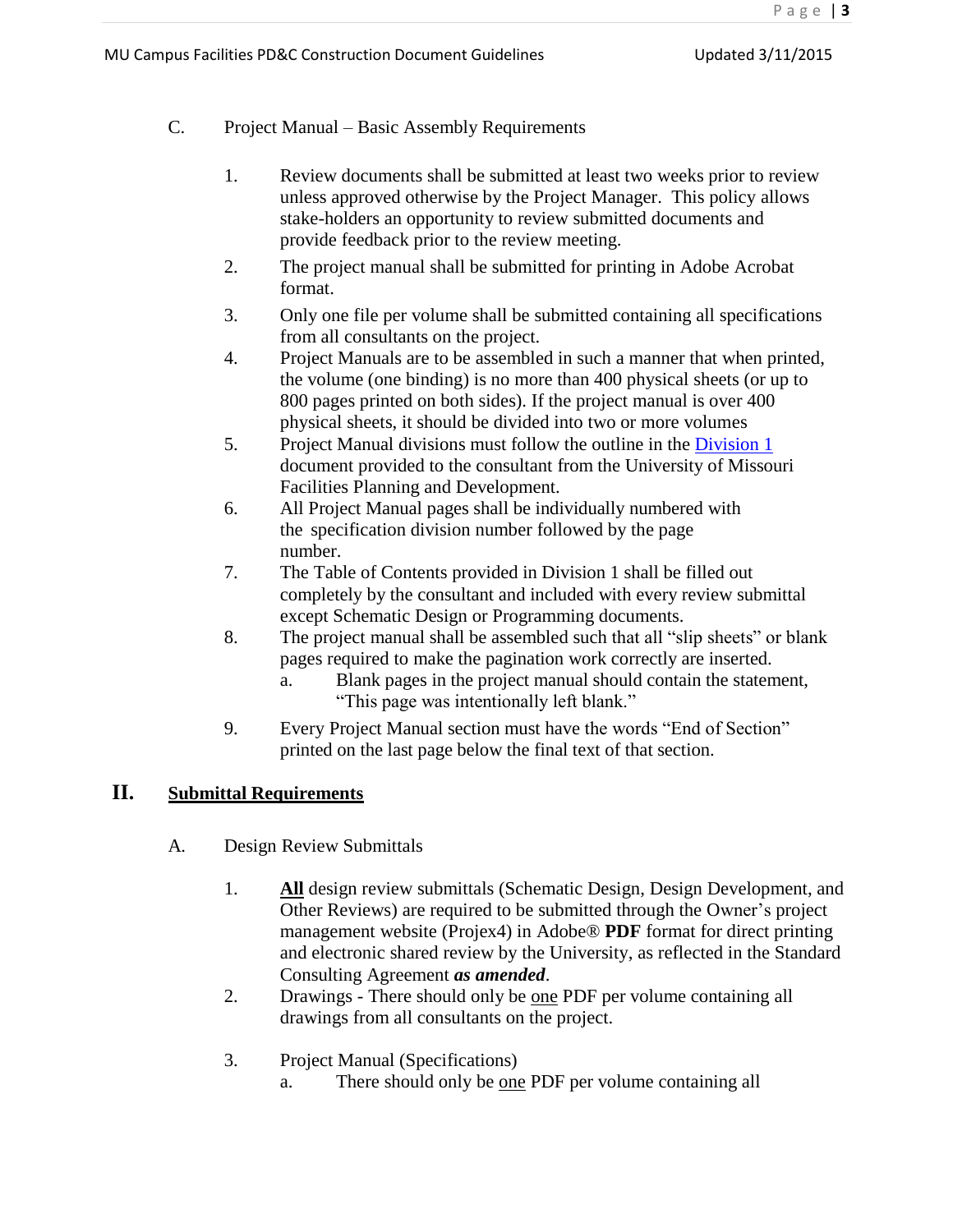specifications from all consultants on the project.

- b. Please try to adhere to the basic assembly requirements (above) for project manuals, regardless of design phase.
- B. Bid Documents
	- 1. Original drawings are issued at the time of advertisement in the form of plots on specified bond paper, and this set of sealed drawings is not changed for subsequent addenda, change orders, or as-built (record) conditions. Rather, this set of drawings is a permanent record of the "as designed" condition.
	- 2. The University of Missouri distributes bid documents electronically. All documents must be delivered in PDF format. Please adhere to [Section IV.](#page-6-0)  [Electronic Document Format and Criteria](#page-6-0).
	- 3. The scans of the sealed hard copies are to be submitted, and the original wet-sealed hard copy must be delivered to the University at least three (3) business days prior to advertisement date.
	- 4. Printing of bid documents provided to the contractor is done by others. The consultant provides original sealed documents in accordance with the Consultant Agreement, each individual drawing shall bear the wet seal of the professional. Drawings are to be provided on paper as specified in [Section III. Media](#page-4-0) Requirements [for Bid Sets, Construction Sets, and](#page-4-0)  [Record Drawings](#page-4-0) unless directed otherwise by the MU Project Manager.
- C. Issued for Construction (IFC) Documents
	- 1. If applicable for the project, these are bid documents that have been modified to incorporate addenda and/or alternates that have been accepted. These do not constitute contractual documents, and unless specifically agreed, arrangements to print these will be made at the contractor's expense.
		- a. All sheets shall be re-plotted and the project manual shall be reprinted. The original bid date shall be left on the new plots and project manual.
		- b. Furthermore, the consultant will note in the revision block the date of each change made to that sheet, including applicable addenda, alternates taken, and a notation that the sheet was re-issued as a construction drawing with the date of issue.
			- (1) Changes on the drawings **must** be clouded for reference where such changes are due to addenda.
		- c. The project manual shall have a note on the cover page that states, "Construction Set Issued: MM-DD-YY" with the appropriate date.
- D. Project Completion / Record Documents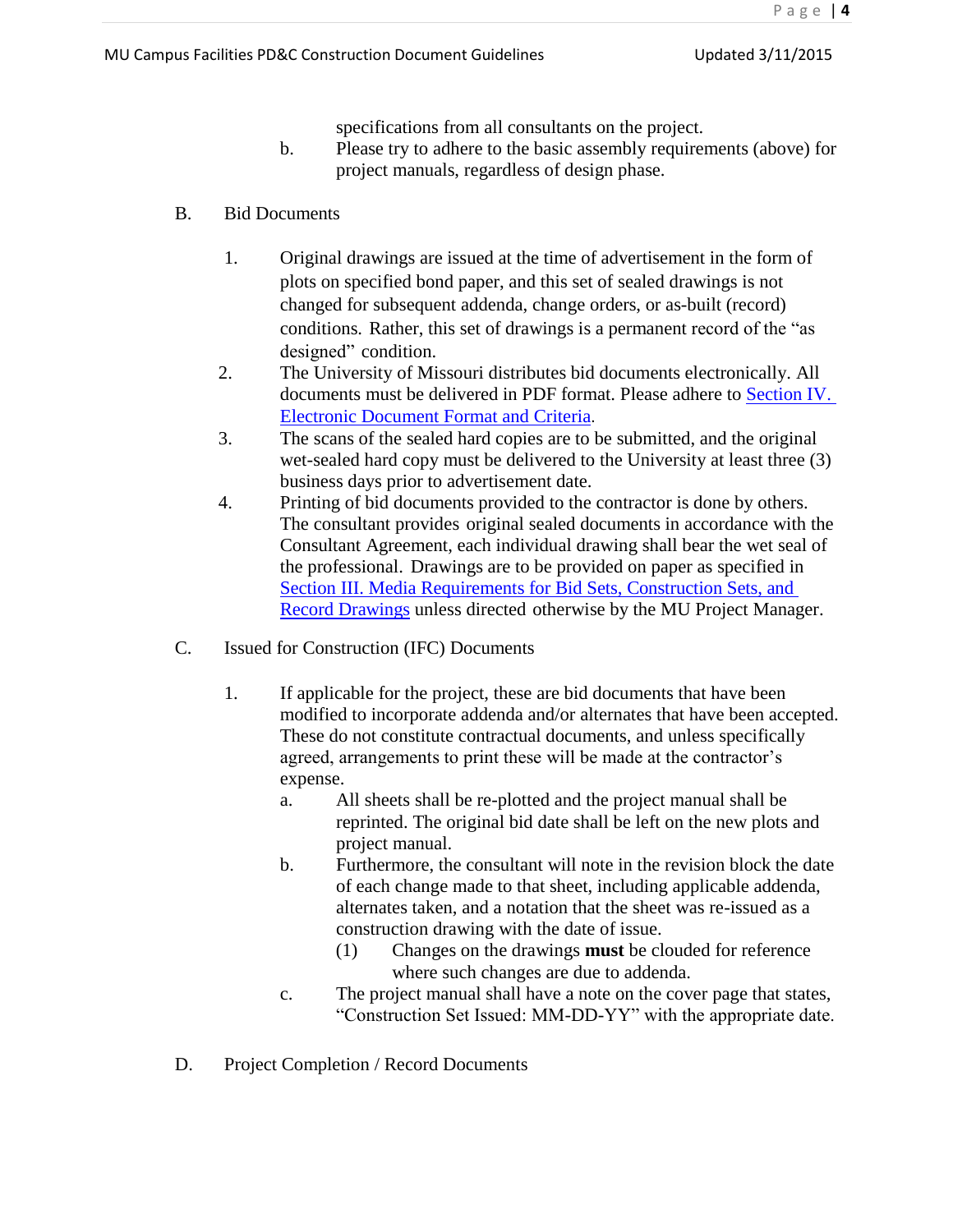- 1. Record Drawings are created based on information provided to the consultant by the contractor on marked-up field drawings in addition to changes made by addenda, ASI/ESI, change orders or field changes noted by the consultant.
	- a. Apply a disclaimer to the electronic version that would appear in the plotted version noting the document is an as-built document. A suggested disclaimer is:
		- (1) *"These design drawings have been altered to indicate asbuilt information supplied by the construction contractor. The Engineer-of-Record is not responsible for the accuracy of said information. A record of as-designed drawings are maintained by the Owner"*
	- b. A block similar to the one below should be inserted in the place of the Engineer or Architect's seal.



- 2. *Required hard copy As-Built documents.* The consultant shall furnish to the Owner two bound sets of As-Built Record Drawings on engineering bond and one set of bound As-Built Record Specifications on paper in compliance with [Section III. Media](#page-5-0)  [Requirements for Bid Sets, Construction Sets, and Record Drawings](#page-5-0) unless stated otherwise in Exhibit A.
- <span id="page-4-0"></span>3. *Required electronic As-Built documents.* The consultant shall furnish to the Owner the As-built Record Drawing Files and Specifications in the following electronic formats in compliance with [Section IV. Electronic Document Format and Criteria:](#page-6-0)
	- a. One set of AutoCad® (DWG) files for the Record Drawings;
	- b. Word Document (DOC) files for each section of the Record Specifications; and
	- c. One PDF file each for the complete Record Drawings and the complete Record Specifications or volumes thereof.
	- d. Any available compiled BIM and Revit model files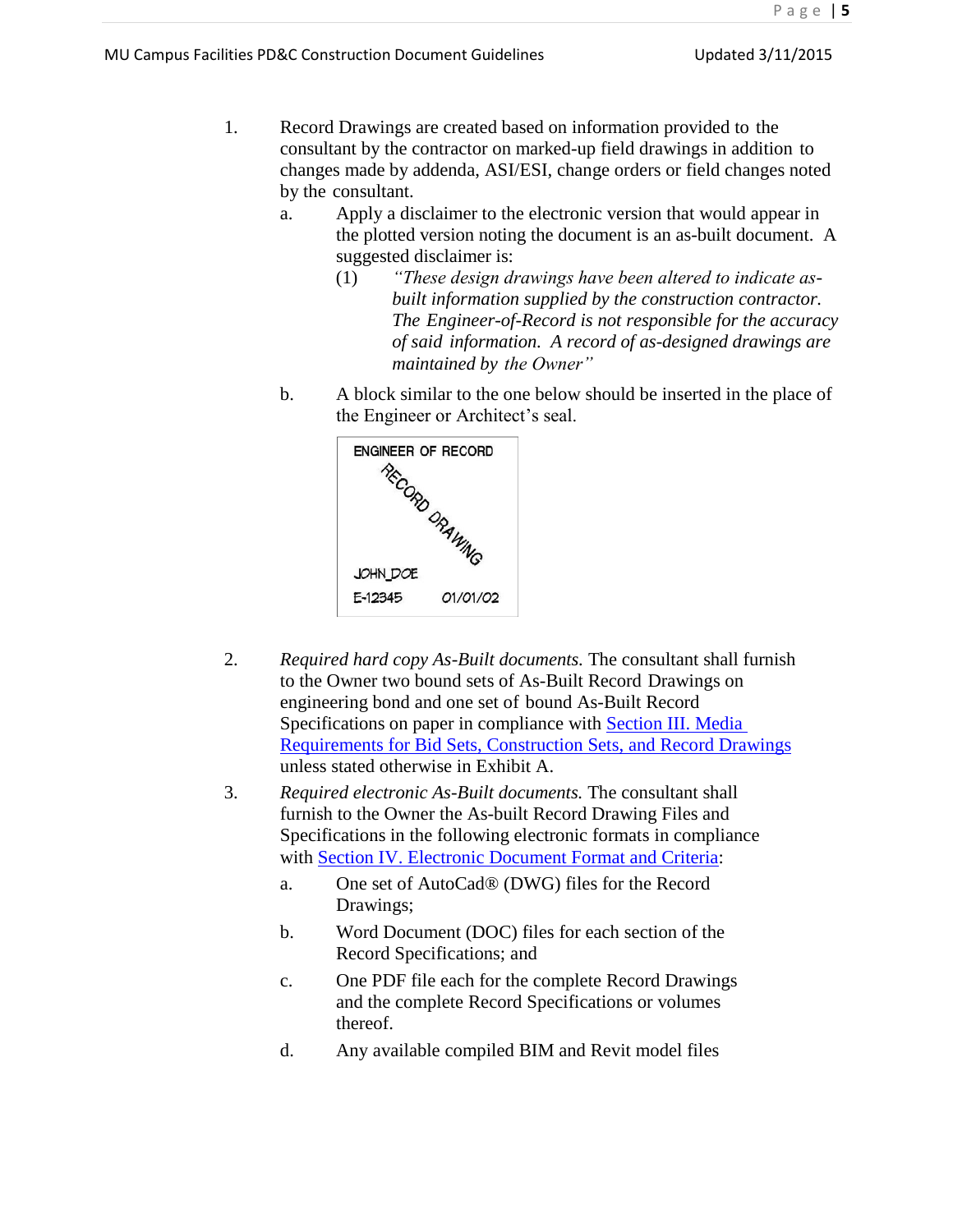- 4. Terms such as "Record Set" or "As-Built" must be visible on the face of the Document.
	- a. Drawings shall indicate as-built conditions at final completion of the project based upon information supplied by the contractor, and shall be of sufficient quality to facilitate reproduction.
- 5. All of the above are to be submitted to the Owner within twenty-one (21) days of receipt of the marked up drawings from the contractor. Final payment to the consultant will not be made until submittals meeting these conditions are met.
- E. Reports, Studies, Surveys, and Other Project Documents
	- 1. The consultant shall furnish to the Owner one set of final reports, studies, surveys, etc. in approved electronic form, *in addition to and at the same time as*, the requested original document and/or drawings. The consultant shall make every effort to prepare the entire document using one of the specified software programs. If this is not possible the consultant may provide the original files in their native format and, at the MU Project Manager's discretion, an Acrobat PDF file containing a printable version of the report in its entirety.
		- a. Originals of these documents must be submitted in accordance with the same guidelines applicable to submitting project manuals in [Section III. Media Requirements for Bid Sets, Construction Sets,](#page-5-0)  [and Record Drawings,](#page-5-0) unless approved otherwise by the MU Project Manager.

## <span id="page-5-0"></span>**III. Media Requirements for Bid Sets, Construction Sets, and Record Drawings**

- A. Generally
	- 1. Signed/sealed Bid Sets are to be submitted loose and not bound.
	- 2. All other sets of drawings are to be submitted in a bound format.
	- 3. Check the document to ensure that there are no missing sheets/pages and that they are in proper order.
- B. Paper for Project Manuals
	- 1. Provide on acid free bond paper 20-24 lb weight.
- C. Paper for Drawing Originals
	- 1. Provide acid free bond paper 20-24 lb weight designed to work with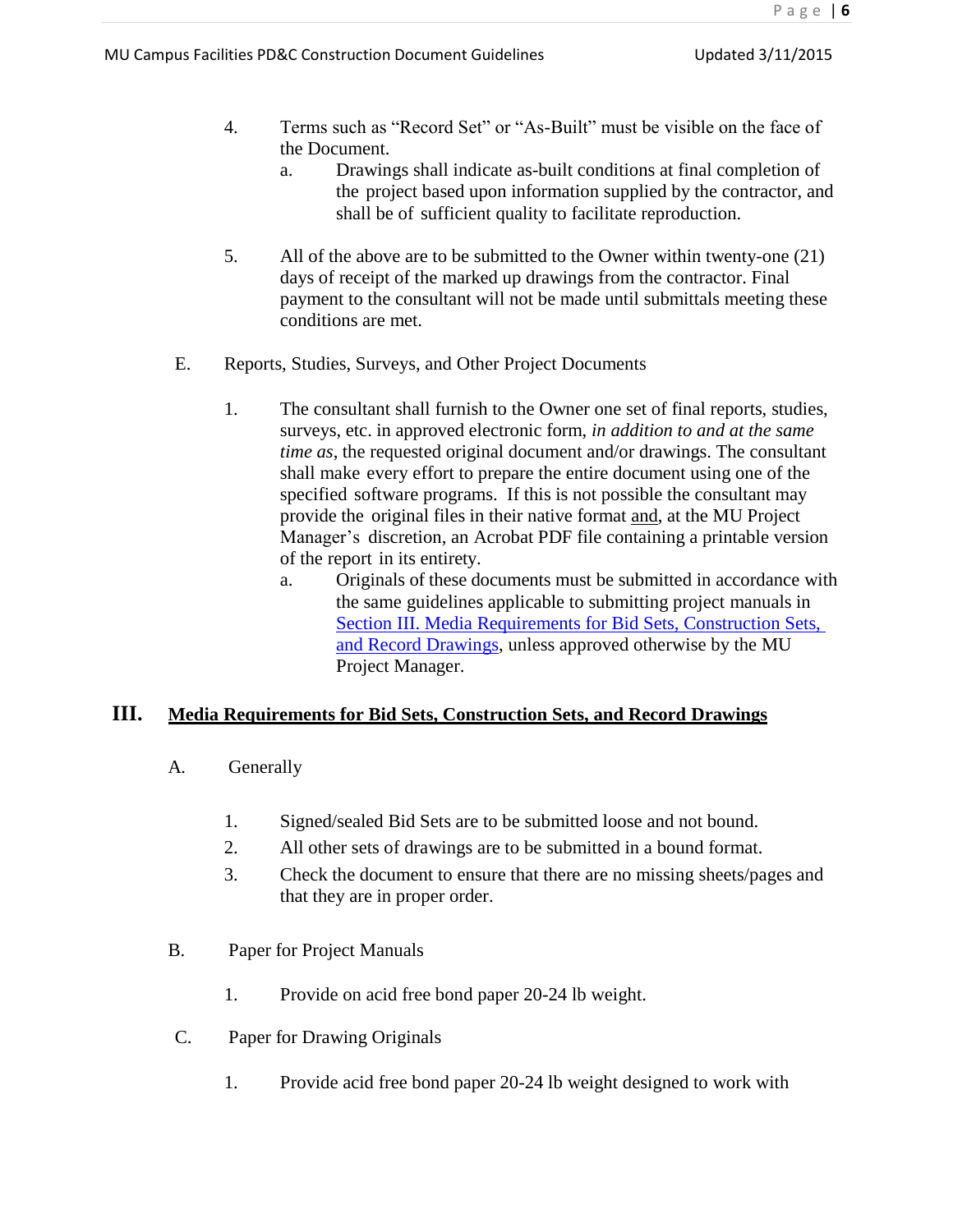P a g e | **7**

xerographic equipment.

#### <span id="page-6-0"></span>**IV. Electronic Document Format and Criteria**

- A. Generally Applicable Electronic File Submittal Requirements
	- 1. Check with the MU Project Manager if there are any questions as to the format of any given submittal.
	- 2. Please use following file naming convention:
		- a. ProjectNumber\_Bldg\_BidSet\_[Drwg/Spec]\_[Vol\_01\_of\_X].pdf (1) EX. CP100581\_MUPC\_Bid\_Dwg\_Vol\_01.pdf
		- b. Please do not use any spaces or special characters in the file name. Consider abbreviating long project names.
		- c. Use the volume indicator only if there is more than one volume for the plans or specs.
	- 3. The target file size for electronic files is 50 MB. This is a loose target to be used as a guideline, in particular, when determining how to split drawings or specifications into volumes.
		- a. Compressed files are not acceptable.
	- 4. Contact the Campus Facilities, PD&C Document Center for assistance when transferring large files to the Owner's file sharing site.
- B. Adobe ® Acrobat ® PDF Files
	- 1. PDF files are the **preferred** media container format unless otherwise specified (e.g., DWG, DOC, etc.), and it is highly encouraged that PDFs always be provided in addition to any files that are requested in other formats.
	- 2. Please note that some versions of drawing software may encounter errors when converting to PDF. Please print your documents after converting to PDF in order to check for errors *prior* to submitting the document to the University.
- C. Word processing files
	- 1. When word processing files are requested, Microsoft Word® \*.doc or .docx extensions are acceptable.
	- 2. File names must be descriptive of the document content.
		- a. For example, when naming specification sections, the file name should closely track the Table of Contents information, e.g., "Division number – Section Title."
	- 3. In naming files, make sure file name is in compliance with Microsoft Windows standards.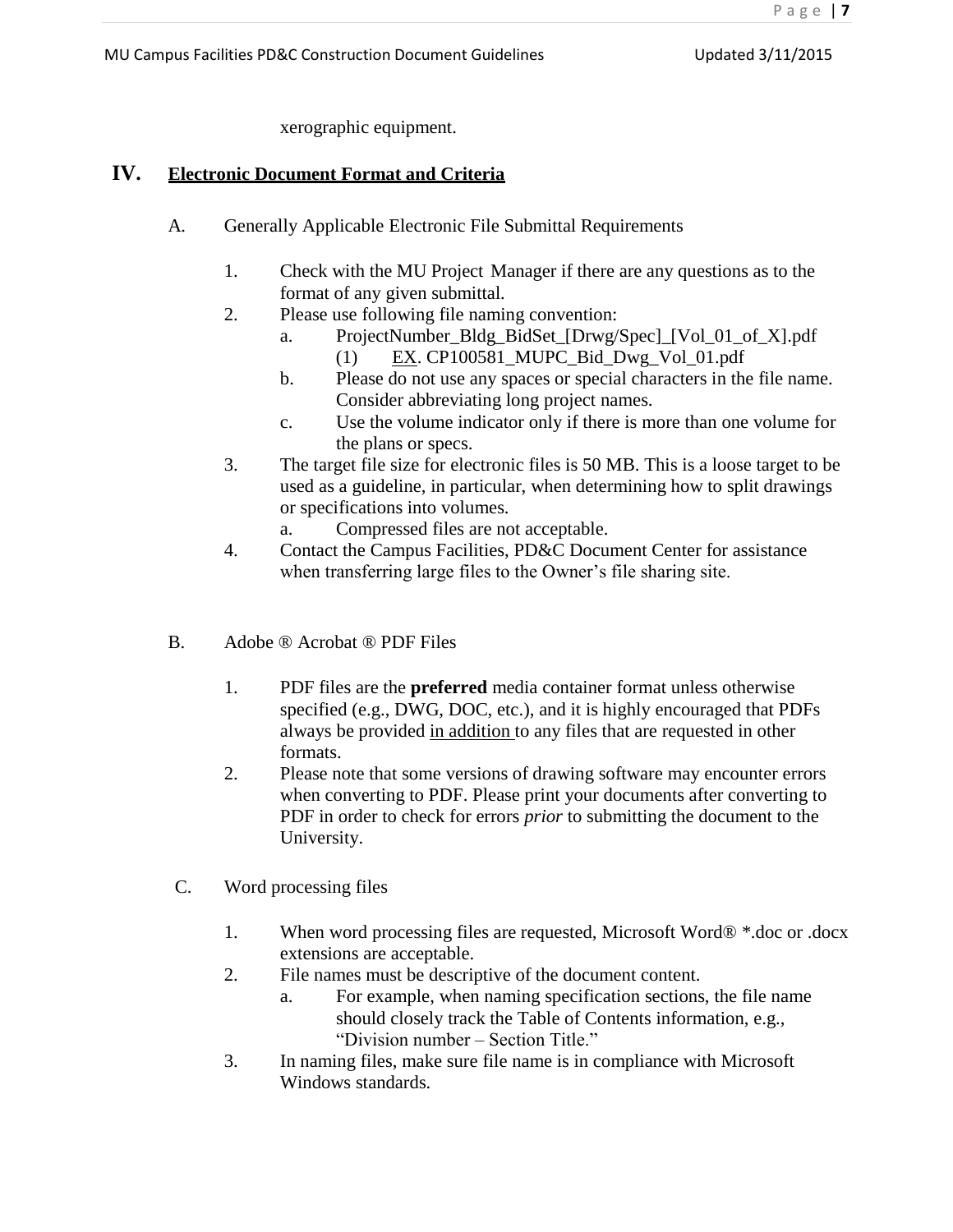- D. CAD files
	- 1. AutoCAD® DWG file format
		- a. If DWG conversion is not available, files may be submitted in AutoCAD® compatible DXF file format. All files must be readable by the Owner; any files not readable or corrupted shall be resubmitted.
		- b. If Revit<sup> $\circledR$ </sup> was used for the project, both the Revit  $\circledR$  drawing and one DWG file should be submitted for each Record drawing sheet.
	- 2. File Names
		- a. CAD files must follow the U.S. National CAD Standard current version for file naming.
		- b. The file name must be descriptive of document content, containing the design discipline and sheet number*.*
			- (1) An example of a descriptive file name would be *CP150001\_A01.dwg* for the Architectural sheet file for drawing A-1 of the set.
	- 3. Plot Control Files
		- a. A copy of the AutoCAD® .PC\* files shall be included with all drawings. One PC file should be included for each plot setup and should be stored in directories with the applicable file(s).
		- b. For example, if there is one prime consultant and two subconsultants, it would be advisable that each consultant plot their drawings in one format and then create a PC\* file for that format. The files submitted would then have one directory for each consultant with each directory containing one PC\* file and multiple drawing files.
	- 4. Drawing parameters on individual files shall comply with the following:
		- a. All model space plans shall be drawn full size scale  $1" = 1"$ .
		- b. Details, elevations, etc. should also be drawn full size where a scale applies*.* Schematics or standard details where a scale does not apply may be drawn at other scales or no scale.
		- c. X-ref and binding
			- (1) Drawings using separate reference files, X-ref, shall be bound into one file prior to submission of the construction and record sets.
			- (2) Each sheet contained in the physical drawing set shall be a